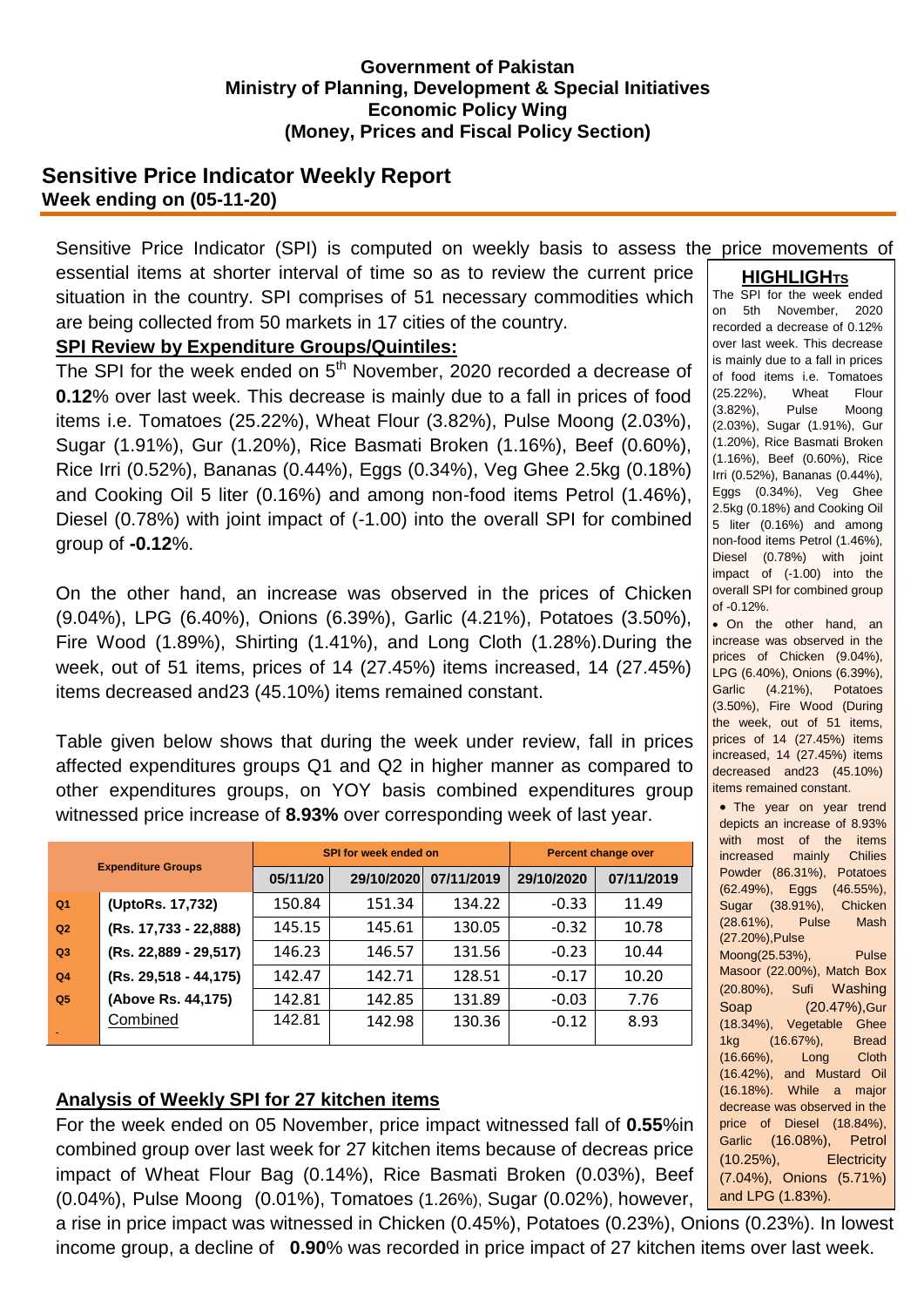On year on year basis, combined group recorded a rising impact of **16.14%** which is attributed to increase in price impact of kitchen items i.e. Wheat Flour Bag (0.57%) Rice Basmati Broken (0.15%), Milk Fresh (3.55%), Eggs Hen Farm (1.15%), Potatoes (1.68%), Sugar Refined (1.87%), Chillies Powder (1.41%), Beef (0.71%), Mutton(0.48%), Cooking Oil Dalda 5 litre tin (0.57%), Vegetable Ghee1kg Pouch (0.42%),Tomatoes (0.20%), however, a declining price impact was shown in Onions (0.13%), and Garlic (0.07%). Price impact on YOY basis for lowest income group Q1 was **17.34**% which is higher than combined group.

| Sr.<br><b>No</b> | <b>Units</b>                 | <b>Islamabad</b> | <b>Rawalpindi</b> | Lahore  | <b>Karachi</b> | Quetta  | <b>Peshawar</b> |
|------------------|------------------------------|------------------|-------------------|---------|----------------|---------|-----------------|
|                  | Wheat Flour Bag 20kg         | 864.15           | 860.00            | 860.00  | 1279.62        | 1274.99 | 1158.72         |
| 2                | Rice Basmati Broken          | 106.56           | 98.54             | 76.87   | 99.43          | 104.92  | 80.00           |
| 3                | Mutton (Average Quality) 1kg | 1145.03          | 1158.24           | 1051.19 | 1046.22        | 1096.96 | 947.21          |
| 4                | Chicken Farm Broiler(1kg)    | 212.76           | 205.55            | 196.00  | 223.71         | 224.96  | 211.00          |
| 5                | Milk fresh (Un-boiled)       | 120.41           | 119.83            | 90.00   | 120.00         | 120.00  | 124.04          |
| 6                | Eggs Hen 1dozen              | 173.27           | 167.04            | 166.00  | 169.51         | 184.95  | 173.27          |
| 7                | Cooking Oil 5 Kg             | 1265.00          | 1265.00           | 1265.00 | 1265.00        | 1265.00 | 1265.00         |
| 8                | Pulse Moong 1kg              | 242.36           | 245.20            | 237.40  | 253.71         | 259.97  | 200.00          |
| 9                | Pulse Mash 1kg               | 267.34           | 253.16            | 248.01  | 241.97         | 284.97  | 230.00          |
| 10               | Pulse Gram 1kg               | 167.90           | 153.60            | 133.72  | 159.52         | 174.95  | 150.00          |
| 11               | Potatoes                     | 93.22            | 85.72             | 79.82   | 59.47          | 54.85   | 74.28           |
| 12               | Onions 1kg                   | 94.04            | 90.36             | 81.75   | 76.83          | 64.87   | 77.66           |
| 13               | Tomatoes 1kg                 | 160.71           | 159.75            | 159.77  | 153.08         | 129.74  | 124.41          |
| 14               | Sugar Refined 1kg            | 108.73           | 101.99            | 101.48  | 101.65         | 105.00  | 107.75          |
| 15               | Petrol Super Per Liter       | 102.90           | 102.90            | 102.90  | 102.90         | 102.87  | 102.90          |

**Consumer Prices Of Essential Kitchen Items in Different Cities For Week Ended On 05-11-20**

The Price difference of items in different cities as shown in the table above can be related to transportation costs. This applies to those commodities that are physically transported from one city to another as they are not grown/produced in that particular area.

| <b>Price Comparison of Major Kitchen Items (Combined Group)</b> |                       |               |            |          |                     |          |  |
|-----------------------------------------------------------------|-----------------------|---------------|------------|----------|---------------------|----------|--|
| Sr.<br><b>No</b>                                                | <b>Items</b>          | <b>Prices</b> |            |          | impact Current/prev |          |  |
|                                                                 |                       | 22/10/2020    | 15/10/2020 | 24/10/19 | Prev.               | Corresp. |  |
| $\overline{1}$                                                  | <b>Wheat Flour</b>    | 1053.96       | 1074.16    | 926.80   | $-0.12$             | 0.89     |  |
| $\overline{2}$                                                  | Rice Basmati          | 90.07         | 90.01      | 83.47    | 0.00                | 0.18     |  |
| 3                                                               | <b>Mutton</b>         | 1030.15       | 1030.15    | 934.84   | 0.00                | 0.49     |  |
| 4                                                               | <b>Chicken Farm</b>   | 193.47        | 196.56     | 163.54   | $-0.10$             | 1.13     |  |
| 5                                                               | <b>Milk Fresh</b>     | 105.60        | 105.49     | 94.16    | 0.03                | 3.67     |  |
| 6                                                               | Eggs Hen              | 166.84        | 165.14     | 117.35   | 0.03                | 1.13     |  |
| $\overline{7}$                                                  | <b>Onions</b>         | 69.38         | 73.90      | 76.17    | $-0.21$             | 0.75     |  |
| 8                                                               | Cooking oil<br>5liter | 1265.05       | 1265.05    | 1146.33  | 0.00                | 0.58     |  |
| 9                                                               | <b>Pulse Moong</b>    | 240.21        | 243.31     | 179.76   | $-0.01$             | 0.25     |  |
| 10                                                              | <b>Potatoes</b>       | 67.82         | 68.39      | 47.03    | $-0.03$             | 1.41     |  |
| 11                                                              | <b>Tomatoes</b>       | 130.47        | 140.78     | 105.14   | $-0.26$             | 0.75     |  |
| 12 <sup>°</sup>                                                 | <b>Sugar Refined</b>  | 99.07         | 99.15      | 74.33    | 0.0                 | 1.71     |  |